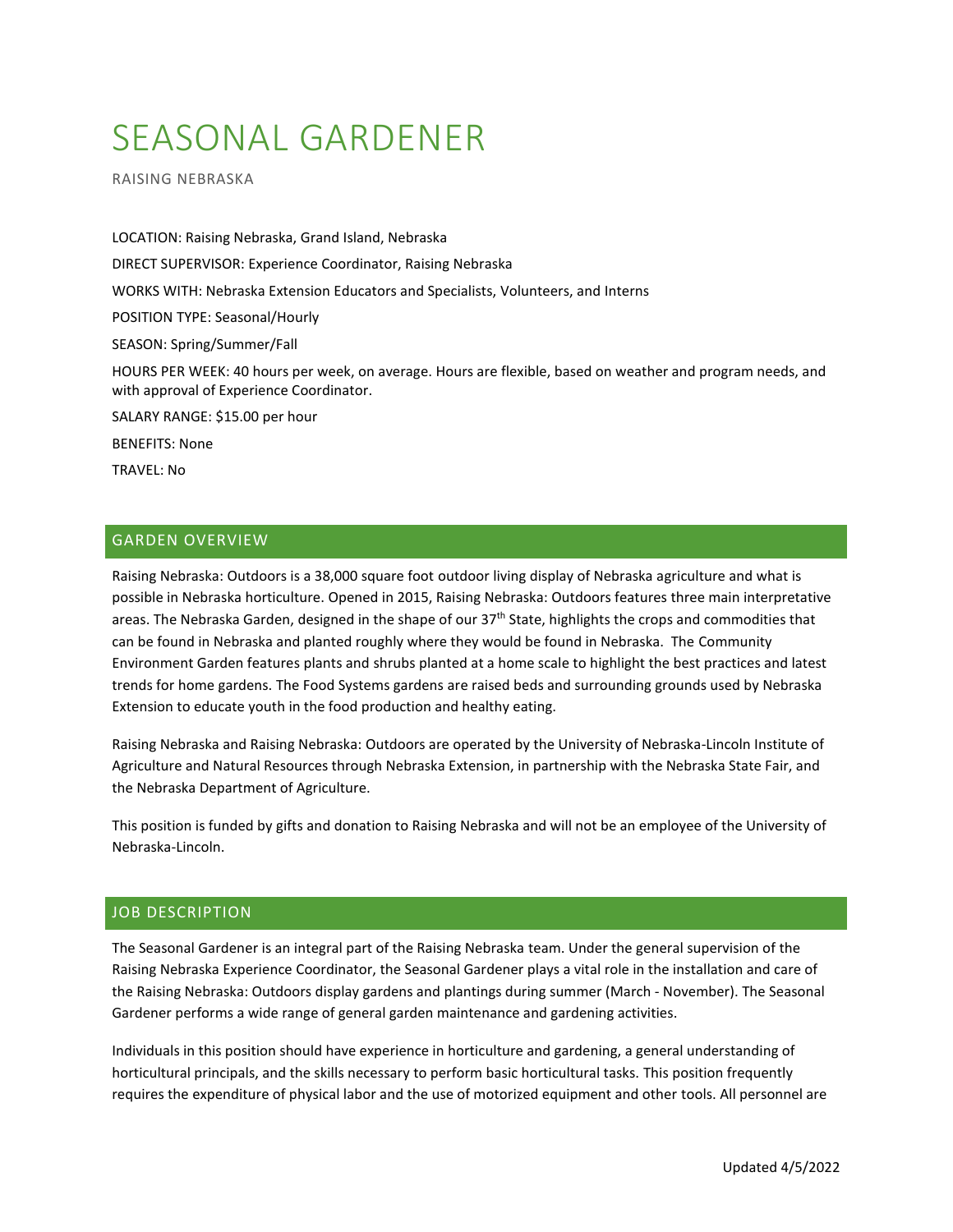ambassadors of Raising Nebraska and should positively interact with visitors, members, donors, trustees, volunteers, and the public.

The Seasonal Gardener's responsibilities will include, but are not limited to, the following:

- Nurture diverse installations of trees, shrubs, vines, perennials, grasses, and crops;
- Hand water and monitor irrigation of plantings, especially during time of establishment and drought;
- Work with hand tools and basic light machinery such as lawn movers, string trimmer, hedge trimmer;
- Perform seasonal landscape work including cutting grass, planting, pruning, clean-up, leaf removal, string trims, blow debris and leaves, sweep, prune, mulch and pull weeds, and assist in other aspects of landscape maintenance.
- Scout for pests and disease;
- General clean-up of garden beds and paths, clean-up litter;
- Stage and care for equipment, supplies, and materials for daily horticulture operations;
- Assist with recordkeeping;
- Assist with educational programming in the space as needed;
- Assist with other responsibilities, programs, and events as necessary.

#### QUALIFICATIONS

- Detail-oriented, with considerable attention to order and cleanliness throughout the gardens;
- A willingness to interact with the public on an informal basis by answering questions, providing directions, communicating Raising Nebraska's horticultural goals, etc.
- Experience working with volunteers and youth preferred;
- A demonstrated understanding of the horticultural practices and procedures required for soil preparation, planting & transplanting, mulching, watering, weeding, fertilizing, pruning, propagating, mowing, raking, sweeping & blowing, and tree & brush cutting.
- Ability to work interactively and collaboratively with others.
- The ability to identify frequently used woody, herbaceous, and annual landscape plants by common name.
- The ability to use shovels, trowels, fan rakes, grading rakes, spades, digging forks, pickaxes, brooms, hand shears, hand saws, loppers, pole pruners & pole saws, wheelbarrows, fertilizer spreaders, garden carts, ladders, and other hand tools effectively.
- The ability to operate push mowers, riding mowers, weed-whackers, string trimmers and other power equipment safely and effectively;
- The ability to follow written and verbal instructions in English
- Must perform all duties in a manner consistent with a public garden serving multigenerational and multicultural/multiethnic individuals and families;
- Must be aware of surroundings and vigilant to threats to the safety of visitors, volunteers, and staff, or to security of their property, ensuring that all concerns are reported promptly;
- Other duties as assigned by the Experience Coordinator.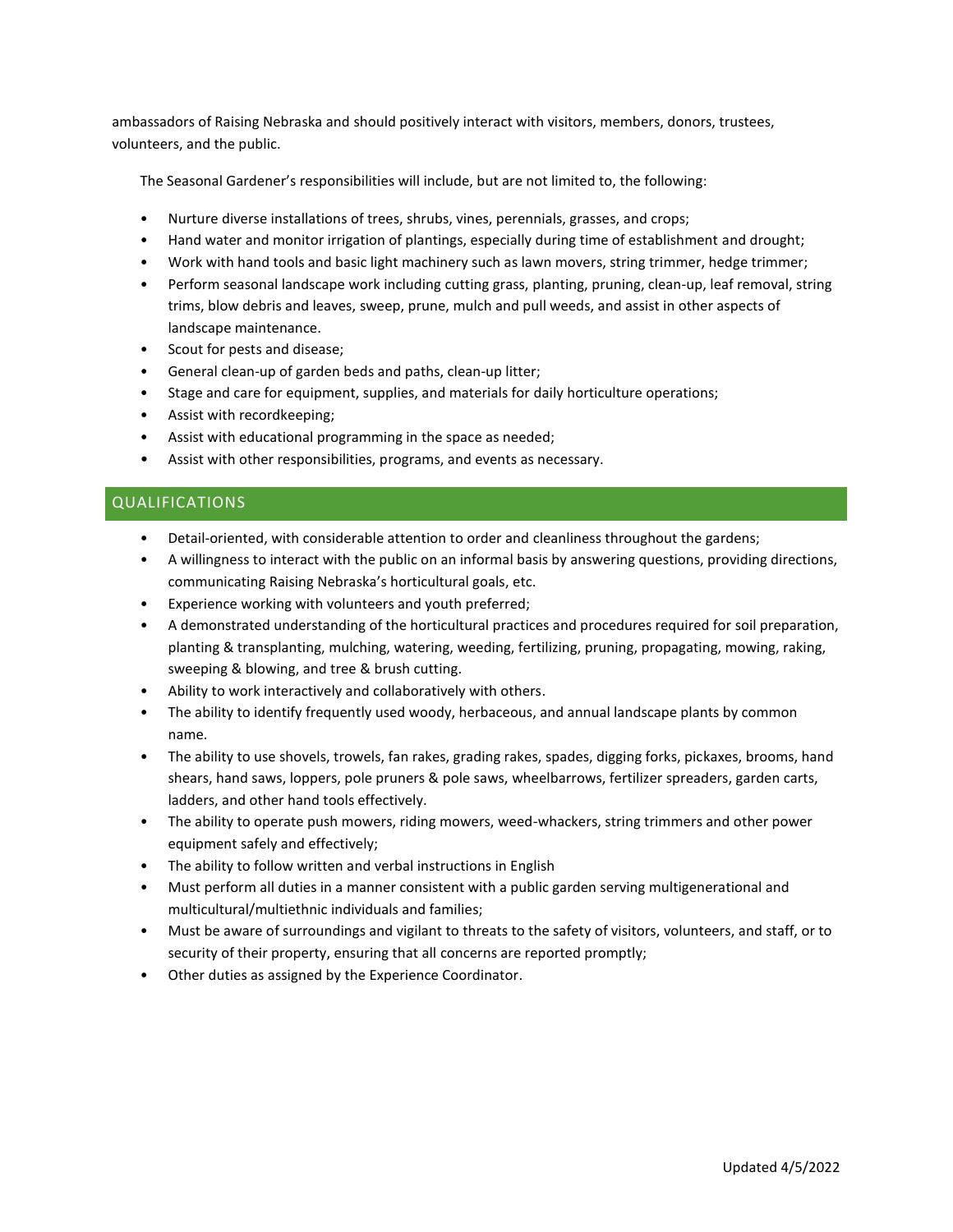## REQUIREMENTS

- Must be over the age of 18;
- At least 2 years of experience in landscape and garden work;
- Willingness to work as part of a team or alone, in all weather conditions;
- Ability to handle light power equipment, horticultural machinery, and hand tools;
- In-depth knowledge of plants and gardening techniques;
- Friendly personality with excellent interpersonal skills;
- Solid understanding of health and safety rules;
- Must be comfortable using pesticides and herbicides, pesticide application certificate preferred;
- Must have reliable transportation to and from work;
- Must pass a Nebraska Child Abuse/Neglect Central Registry and sex offender registry check;
- Proof of eligibility to work in the US.
- Ability to read, write, and speak English.
- Able to work overtime, weekends, holidays as needed with emphasis on times during the Nebraska State Fair;
- The physical strength, dexterity, and coordination sufficient to perform all physical requirements outlined below.

### PHYSICAL REQUIREMENTS

- Perform heavy physical labor (able to lift 40 pounds) on a daily basis;
- Must be able to work out-of-doors in central Nebraska seasonal extremes;
- Bend, squat, lift, kneel, pull, stand, walk for extended periods of time;
- Use vibrating power equipment: lawn mowers, leaf blower chain saw, weed wacker;
- Perform manual dexterity tasks such as turning on and off spigots and pulling weeds.

Note: duties described above have been identified as essential functions as required by the Americans with Disabilities Act.

#### APPLICATION PROCESS

To Apply, Please submit your cover letter and resume t[o raisingnebraska@unl.edu.](mailto:raisingnebraska@unl.edu) Review of applications will begin immediately and continue until the position is filled.

Raising Nebraska is a part of University of Nebraska-Lincoln 4-H/Extension. All volunteers and staff who work directly with youth are required to complete the Nebraska 4-H screening process found at [https://4h.unl.edu/volunteer-screening.](https://4h.unl.edu/volunteer-screening) Screenings are done in order to assure a safe, positive, and nurturing environment for all youth involved with the Nebraska 4-H programs. These screenings also provide protection for the child, the volunteer, the educator, the 4-H Council, the Extension Board, and the University of Nebraska-Lincoln Extension. If you have questions about this process, please contact nebraska4h@unl.edu.